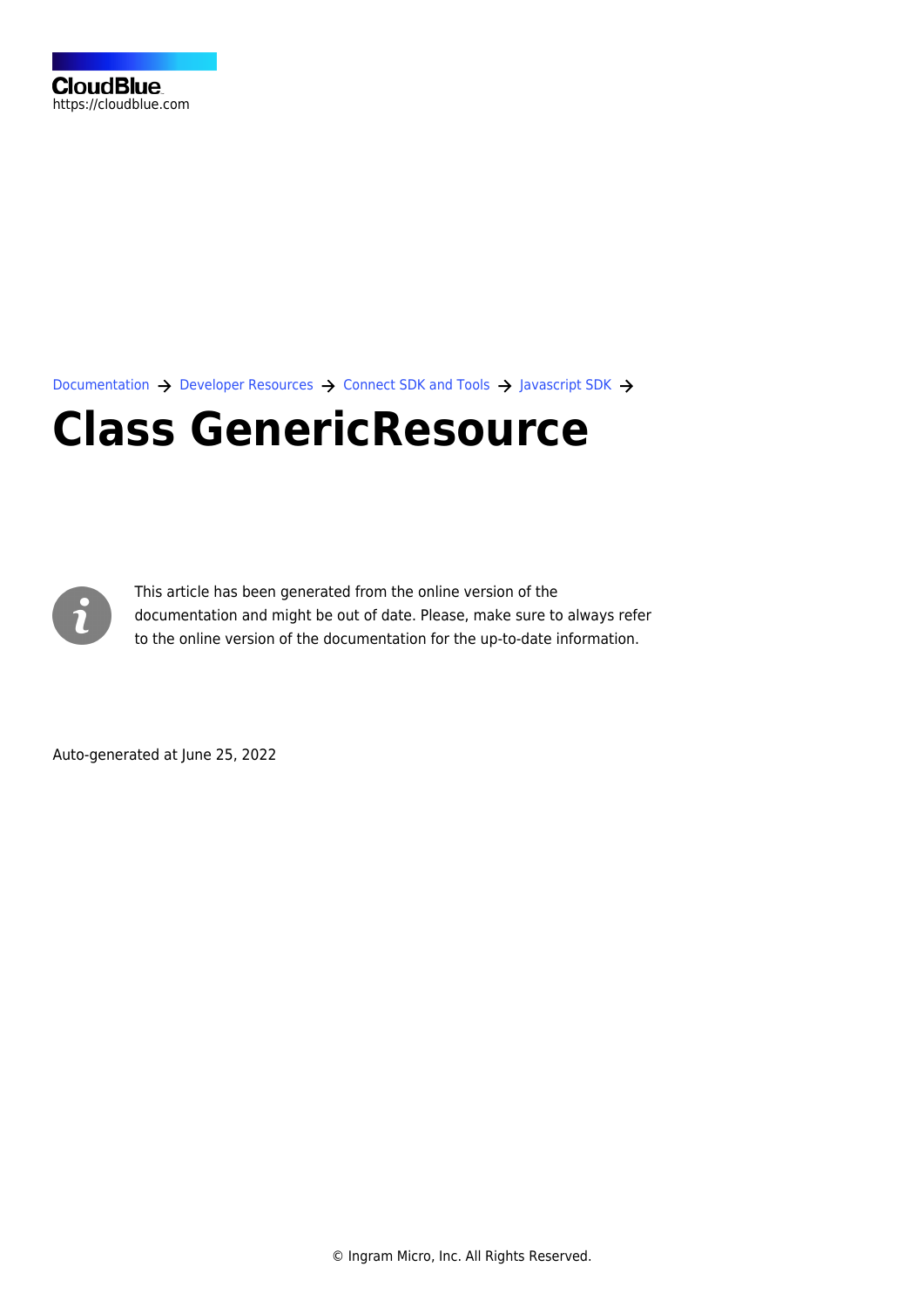## <span id="page-1-0"></span>**GenericResource**

The GenericResource map a generic endpoint of the CloudBlue Connect API. Each API endpoint should extend this class and implements endpoint specific actions and subresources access.

**Kind**: global class **Category**: Resources

- [GenericResource](#page-1-0)
	- [new GenericResource\(client, baseUri\)](#page-1-1)
	- [.baseUri](#page-1-2) : string
	- [.get\(id\)](#page-1-3) ⇒ object
	- [.create\(obj\)](#page-1-4) ⇒ object
	- [.update\(id, obj\)](#page-2-0) ⇒ object
	- [.delete\(id\)](#page-2-1)
	- [.search\(filters\)](#page-2-2) ⇒ Array
	- [.fetch\(url, options\)](#page-3-0)

#### <span id="page-1-1"></span>**new GenericResource(client, baseUri)**

| <b>Param</b> | Tvpe          | <b>Description</b>           |  |
|--------------|---------------|------------------------------|--|
| client       | ConnectClient | A ConnectClient instance.    |  |
| baseUri      | string        | The base URI of the resource |  |

#### <span id="page-1-2"></span>**genericResource.baseUri : string**

Returns the base URI of the resource mapped by this class.

<span id="page-1-3"></span>**Kind**: instance property of [GenericResource](#page-1-0)

## **genericResource.get(id) ⇒ object**

Retrieve a resource by its unique identifier.

**Kind**: instance method of [GenericResource](#page-1-0) **Returns**: object – The resource.

<span id="page-1-4"></span>

| Param | Type   | <b>Description</b>                                 |
|-------|--------|----------------------------------------------------|
| id    | string | The unique identifier of the resource to retrieve. |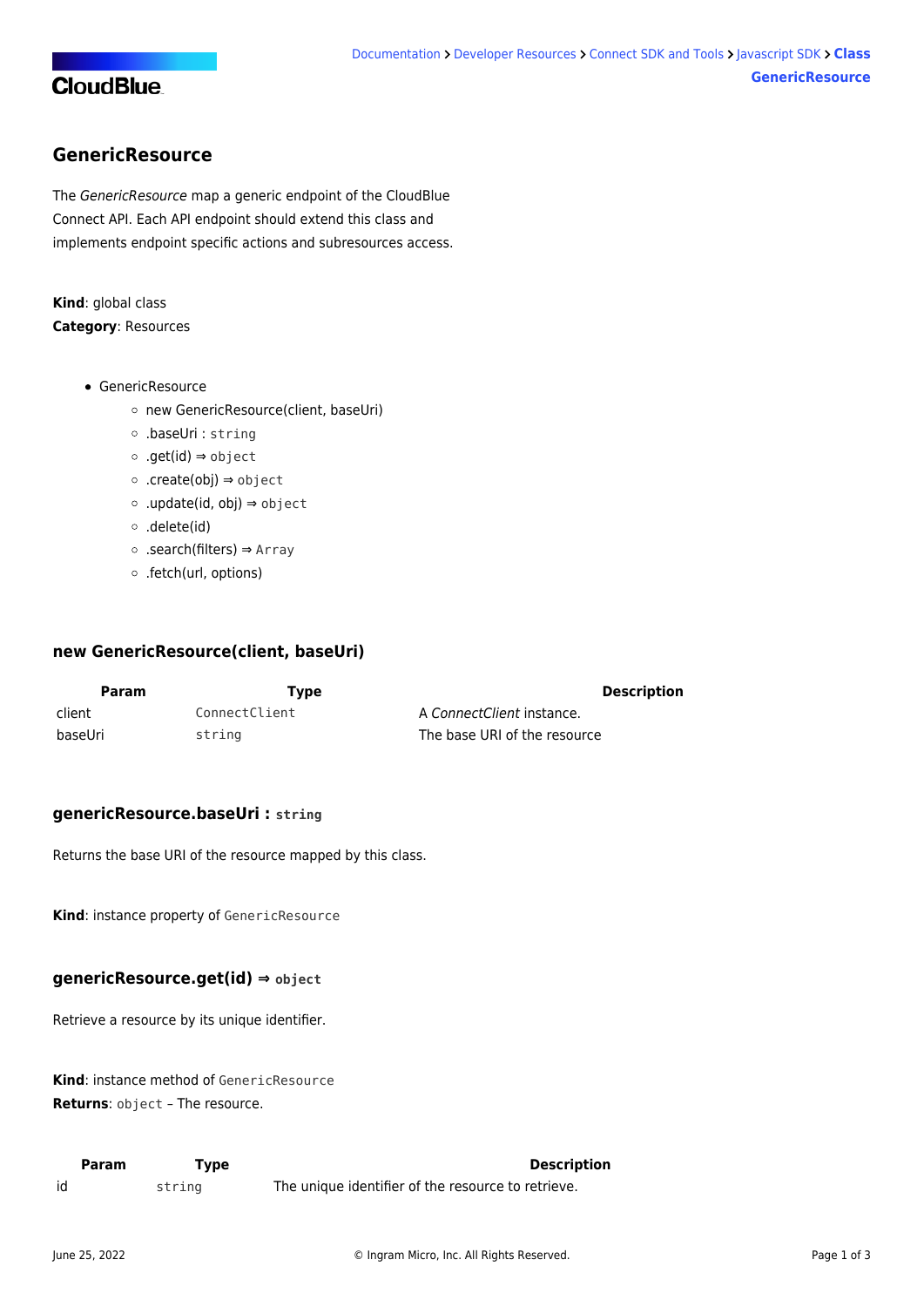

## **genericResource.create(obj) ⇒ object**

Create a new resource.

**Kind**: instance method of [GenericResource](#page-1-0) **Returns**: object – The created resource.

<span id="page-2-0"></span>

| Param | Tvpe   |                         | <b>Description</b> |
|-------|--------|-------------------------|--------------------|
| obj   | obiect | The resource to create. |                    |

#### **genericResource.update(id, obj) ⇒ object**

Update a resource.

**Kind**: instance method of [GenericResource](#page-1-0) **Returns**: object – The updated resource.

| Param | Tvpe   | <b>Description</b>                               |
|-------|--------|--------------------------------------------------|
| id    | string | The unique identifier of the resource to update. |
| obi   | obiect | The eventually partial resource to update.       |

## <span id="page-2-1"></span>**genericResource.delete(id)**

Delete a resource.

**Kind**: instance method of [GenericResource](#page-1-0)

<span id="page-2-2"></span>

| Param | Type   | <b>Description</b>                               |
|-------|--------|--------------------------------------------------|
| id    | string | The unique identifier of the resource to delete. |

#### **genericResource.search(filters) ⇒ Array**

Search for a resource.

**Kind**: instance method of [GenericResource](#page-1-0) **Returns**: Array – An array of resources that match the provided filters.